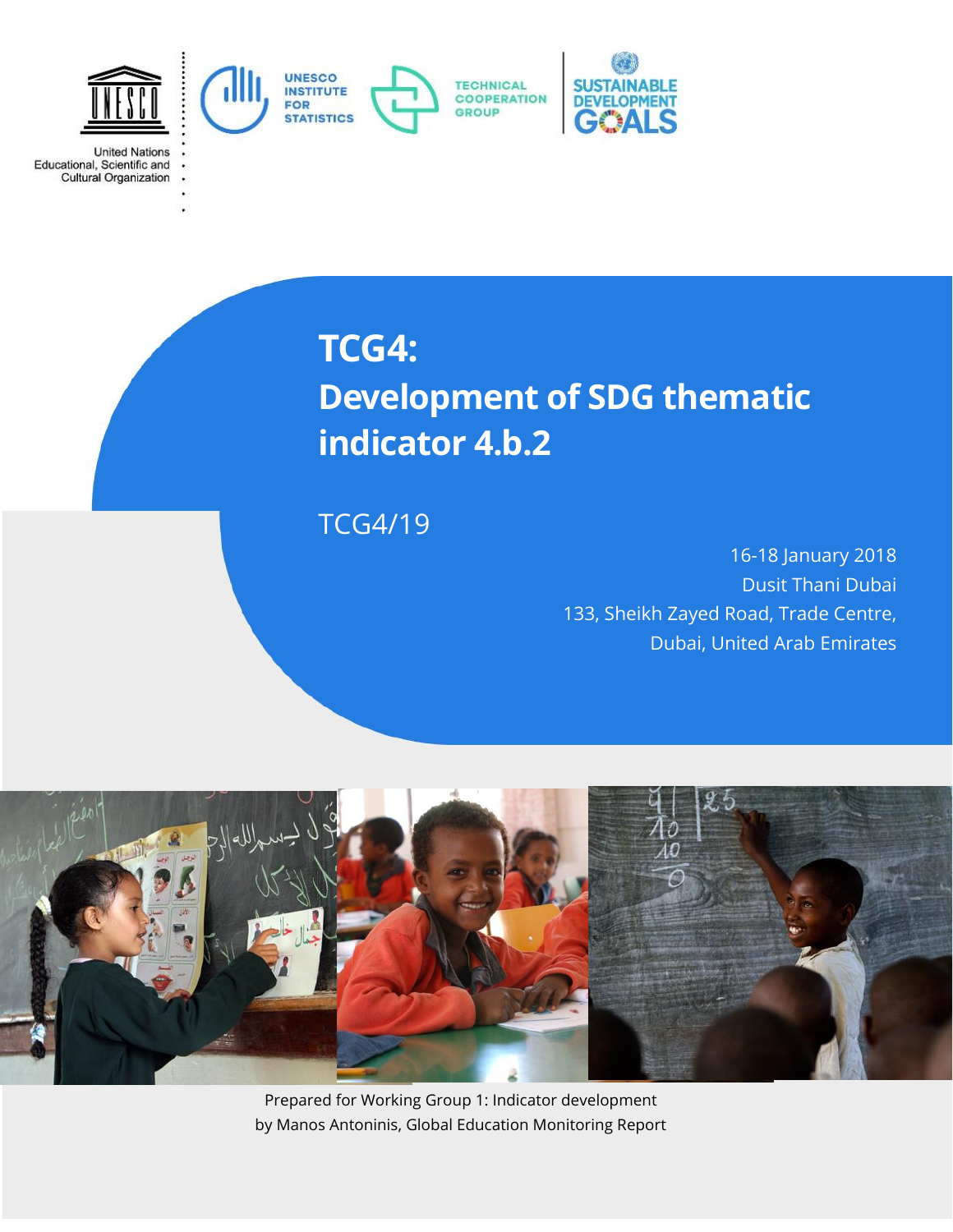

### **Thematic indicator 4.b.2**

Number of higher education scholarships awarded, by beneficiary country

*Target 4.b: By 2020, substantially expand globally the number of scholarships available to developing countries, in particular least developed countries, small island developing States and African countries, for enrolment in higher education, including vocational training and information and communications technology, technical, engineering and scientific programmes, in developed countries and other developing countries*

## **Introduction**

**Within the sustainable development agenda, target 4.b is unusual for a number of reasons.** It targets specific countries, which may be inconsistent with the universality of the agenda. It may also run counter to the equity orientation of the agenda, as beneficiaries are likely to come from well-off backgrounds with easier access to information about scholarship programmes.

**Indicator 4.b.2 should have normally been the global indicator, as it corresponds directly to the target formulation.** However, data on the number of scholarships are not immediately available. As a result, indicator 4.b.1, which is the volume of aid to education that is allocated to scholarships, was proposed as a shortcut solution for the global indicator – which amounted to US\$1.15 billion in 2015. However, this is not a satisfactory solution. Many donor countries do not include scholarships in their aid programmes. In addition, 37% of the total volume of aid on scholarships cannot be assigned to individual countries. In any case, the volume does not provide information on the number of people reached. Therefore, the quest for a robust estimate of the number scholarships through indicator 4.b.2 needs to continue.

# **Conceptual definition: what is a 'scholarship'?**

**Defining the scope of indicator 4.b.2 is not straightforward and requires consensus.** A close analysis of target 4.b raises many questions and finds its formulation to be lacking in several respects. The target refers to scholarships being 'available' rather than 'awarded'. An agency in a developed country may advertise a scholarship to everyone in the world but award it to a student from a developed country, or target a scholarship to candidates from developing countries but not award it. Target 4.b should therefore be interpreted to mean that (i) scholarships are available to students from developing countries, (ii) these scholarships are awarded, and (iii) the offers are accepted.

**It is important to specify the source of the scholarships.** The target states that scholarships must be 'available *to* developing countries'. This wording suggests that they do not originate in developing countries and thus would exclude cases where developing countries fund scholarships out of their own resources for their citizens to study abroad. That in turn raises questions beyond the traditional concept of aid flows from one country to another. For example, should the government of Indonesia or Tajikistan or Zimbabwe expand the number of scholarships for their citizens to study abroad or instead invest these resources in their own universities?

**Not only the source country of a scholarship but also the type of provider matters.** Even if we limit attention to scholarships made 'available to developing countries' from external sources, should all scholarship programmes based in developed countries be counted equally? Government and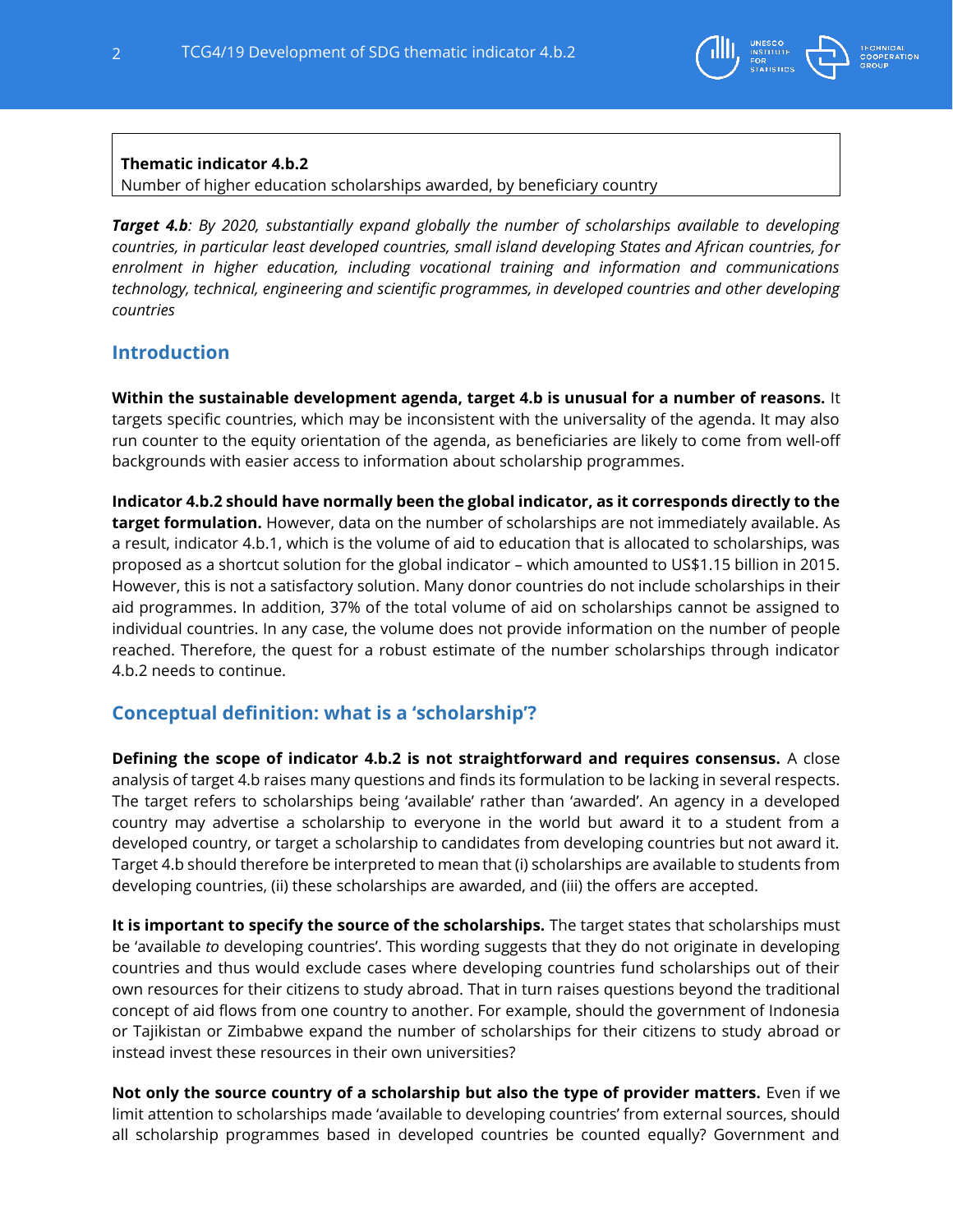

public higher education institutions are not the only providers; corporations, foundations, nongovernment organisations, philanthropists and other individuals also donate scholarship funds. For example, the MasterCard Foundation announced a US\$500 million programme of scholarship support for students from sub-Saharan Africa in 2013.

**The history of target 4.b suggests that the emphasis is on public providers.** The target reflects one of the commitments of the Istanbul Programme of Action for the Least Developed Countries for the Decade 2011–2020, which pledged to '*[c]ontinue providing, and encourage, as appropriate, higher education institutes to allocate, places and scholarships for students and trainees from least developed countries, in particular in the fields of science, technology, business management and economics*'. It would not make sense to expect non-state scholarship providers to 'substantially expand' the number of scholarships they provide when they are not signatories to the agreement for the sustainable development goals.

**Even so, government scholarship programmes can have a mix of funding sources.** For example, the two main government scholarship programmes in the United Kingdom that are open to students from developing countries are the Chevening Scholarships (funded through the Foreign and Commonwealth Office) and the Commonwealth Scholarships (funded mostly through the Department for International Development) but both actively solicit co-funding from private and philanthropic interests.

**The target states that scholarships must be tenable 'in developed countries and other developing countries'.** 'Other' is the keyword here. The target refers to scholarships for students who cross a border to study at a higher education institution in a country other than their own. Just as the target does not mean scholars who are supported by their own government to study abroad, it would also exclude programmes that sponsor nationals of developing countries to study in their own country, such as USAID scholarships in Pakistan. The Fulbright programme, which offers scholarships for post-graduate study in the United States, would qualify under this target, while a larger programme that in 2015 offered 3,000 university scholarships for study in Pakistan, half of which to women, would not<sup>1</sup>. It is also unclear whether the target includes scholarships for study by distance learning, which is increasingly popular. 'Split site' arrangements allow developing country students to be registered at a home university but have their research supervised by staff at a university in a developed country.

**Scholarships must be 'for enrolment in higher education' but enrolment is not equivalent to graduation.** Although many scholarship programmes track success rates as far as graduation, few go beyond that. The number of scholarships awarded does not indicate the completion of a degree, or whether students return to their home countries.

**Additional questions related to duration and size of the scholarship.** For comparability purposes, scholarships would also have to be specified in terms of year-equivalents to ensure that short-term placements are not counted as equal to longer ones, and to prevent incentives against scholarships

<sup>&</sup>lt;sup>1</sup> Even if non-government scholarship programmes funded by developed countries were to be counted for this target, issues would remain unresolved. The MasterCard Foundation scholarships are applicable at a range of schools and universities, in developed and developing countries, including a recipient's home country. Under this programme, a Ghanaian student could study in Ghana, Nigeria or the United States. In the second and third cases, these scholarships would qualify under target 4.b, because the recipients are studying 'in developed countries' (United States) or 'other developing countries' (Nigeria). But the student studying in Ghana would not qualify.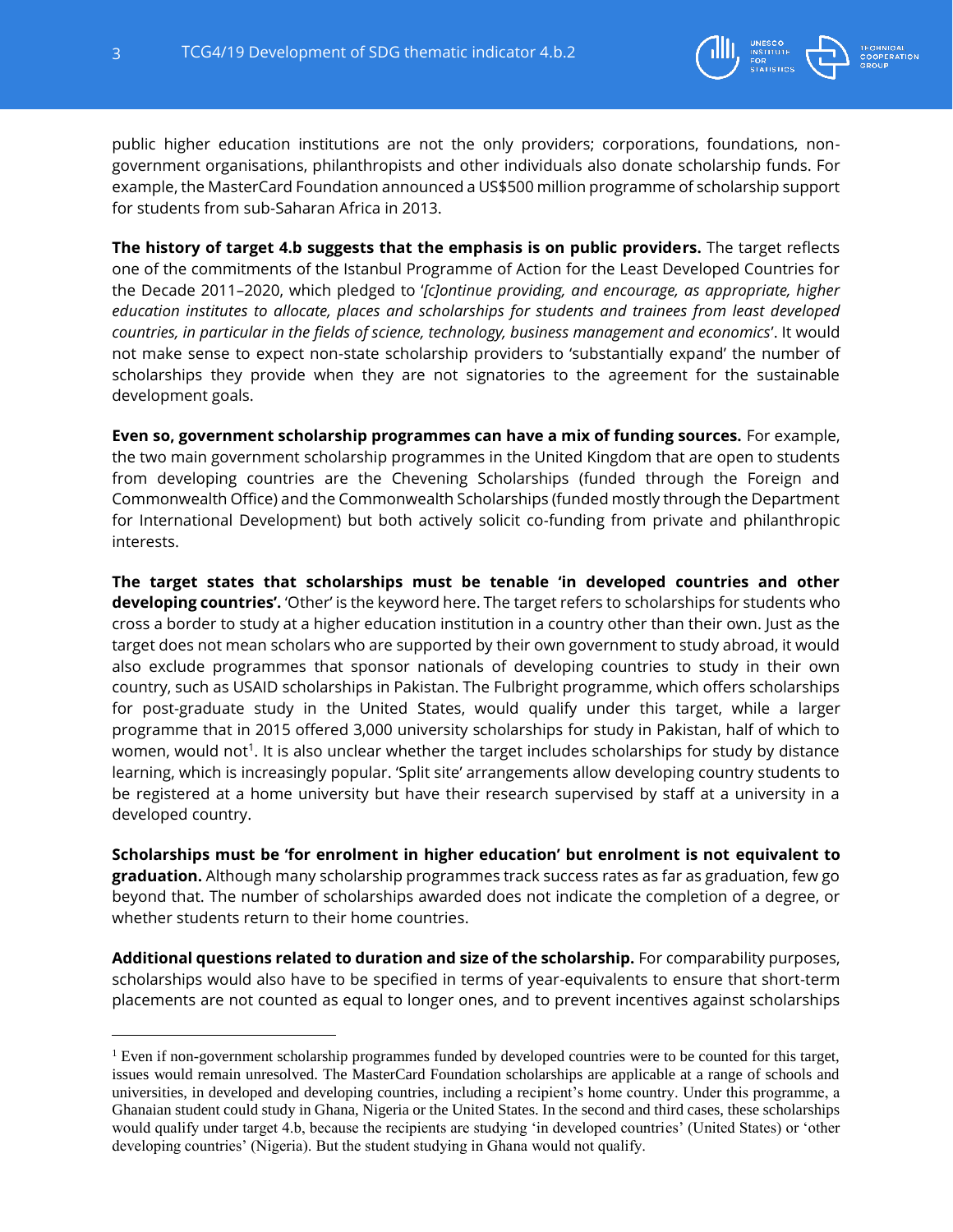

for longer programmes. In addition, the amount awarded may cover full or partial tuition as well as living expenses. It is not clear how such options would count in terms of their contribution towards the target.

**Other methods of support besides scholarships cannot count, even though they may serve the same objective.** For example, the Partnership for Higher Education in Africa, a consortium of funding bodies from the United States, dedicated US\$640 million towards higher education initiatives in nine African countries between 2000 and 2010. While it did not provide scholarships directly to individuals, it did include grants, usually to universities, through which scholarships were awarded. But as a subsidiary part of the programme, these scholarships may not have been reported as such, and would have been difficult to track.

It is **recommended** that scholarships should be eligible under target 4.b to the extent that they:

- are taken up by (not just made available to) students from developing countries (available to 'students', not just 'countries').
- refer to study at higher education institutions in countries other than the students' home country, including those by distance learning.
- require no further contribution from the student to meet study, travel and living costs
- are, at least partly, publicly funded and accounted for as a scholarship in the public accounts of the donor countries (including scholarships co-funded by private interests).

Consensus would be needed with respect to this definition.

**There should be a clear distinction between which scholarships should count towards the target, a definition which may be narrower than the total number of scholarships on offer.** A narrow definition will exclude many scholarships, especially from private and philanthropic providers who are under no obligation to sponsor scholarships in the first place. This does not mean that these other scholarships should not be monitored, since their availability can influence the policies and actions of donor governments, which might spend less on scholarships in response.

# **Operational definition: how do we count the 'number of scholarships'?**

**The indicator could be an absolute or a relative number.** An *absolute* number corresponds exactly to the target but it may be more interesting to know the *relative* number, in other words the share of the target population, i.e. the number of internationally mobile students in higher education, which is reached through scholarships. For example, in 2013, out of 148 million students from developing countries, 2.5 million were studying abroad. With respect to the three country groups specified in the target, there were (i) 235,000 students from least developed countries, (ii) 271,000 from sub-Saharan Africa and (iii) 106,000 from small island developing states. Among the 90 countries belonging to these three groups (some belong to two or all three of them), there were 451,000 mobile students.

**The target population is therefore relatively small.** The outbound mobility ratio, i.e. the number of students from a country studying abroad, expressed as a percentage of total tertiary enrolment in that country, was 1.8% for developing countries. However, in some countries, notably among small island developing states, the ratio is considerably higher. For example, in Comoros and Saint Lucia,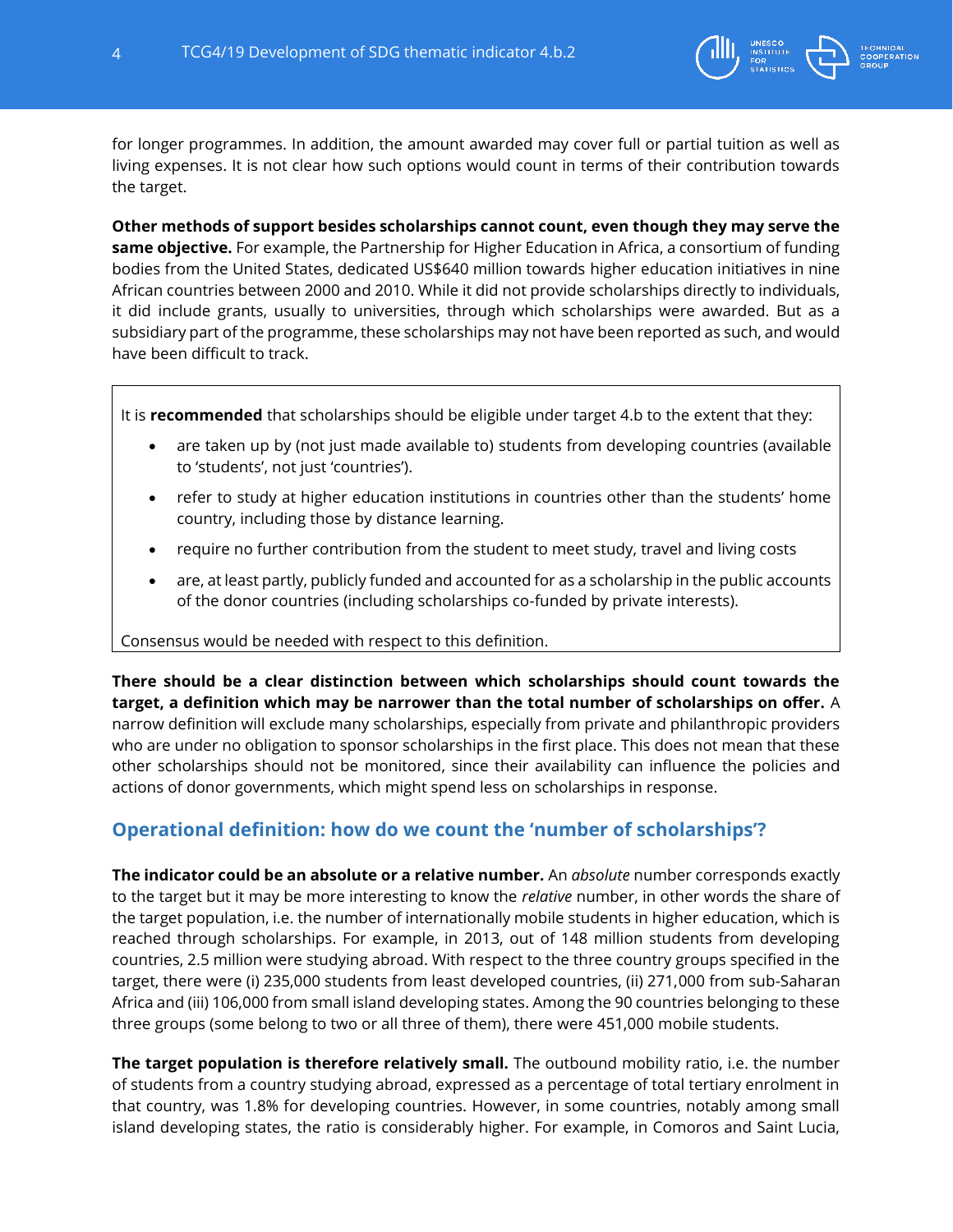

there are six nationals studying abroad for every ten students in the country. In Seychelles, there are almost five times more tertiary students abroad than at home.

**Even with a narrow definition of scholarships, an operational definition is challenging.** The monitoring and reporting systems of scholarship providers are not necessarily aligned to the target. There are no common or shared standards for publicly reporting scholarship programme data.

#### **Data may not be collected for several dimensions of interest listed in the target**:

- While many programs make available information on the number of planned awards, data on the actual number of scholarships awarded and on the final recipients of these awards is limited.
- Unless certain countries or regions are the sole target of a program, most such interventions do not provide clear data on the specific countries from which they invite applications. Hence, the scholarship is open to students from all countries and it becomes increasingly difficult to assess to what extent students from the developing world applied for such opportunities and, more importantly, how many actually received scholarships.
- Basic demographic data on the characteristics of recipients, such as gender are frequently not available or programmes may be reluctant to share it if they consider it confidential and proprietary, in the same way that some higher education institutions do not disclose how admission decisions are made.

**Despite these constraints, it is possible to estimate a baseline.** A mapping carried out by the International Institute of Education for the 2016 Global Education Monitoring Report identified 111 international scholarship programs in 51 countries that either targeted students from developing countries or targeted students from all countries (including developing countries). Of those, 54 were funded by government entities and offered at least partly by developed countries. While 24 programmes (or 44%) did not indicate the total number of awards that were provided for their recipients in the past year (2014/15) or the total number of awards that are anticipated for the upcoming year, using the donor country as the unit of analysis, 84% of countries provided scholarships with some level of data regarding the number of awards provided or anticipated.

**Overall, public providers offer a small number of scholarships.** Information collected from these 54 government scholarship programmes, of which 15 were based in developing countries, indicates that some 22,500 scholarships were offered in 2015, corresponding to 1% of the number of mobile students from developing countries.

**The number of scholarships may itself be only one measure of interest.** In addition to the number of scholarships awarded, a more informative set of indicators would include: the number of scholarship years awarded; the number of scholarship recipients who complete their studies; and the number of scholarship recipients who return to their country. All indicators would be disaggregated by country origin of beneficiary, sex, field of study, level of study, mode of study (e.g. on site vs. distance) and country of study.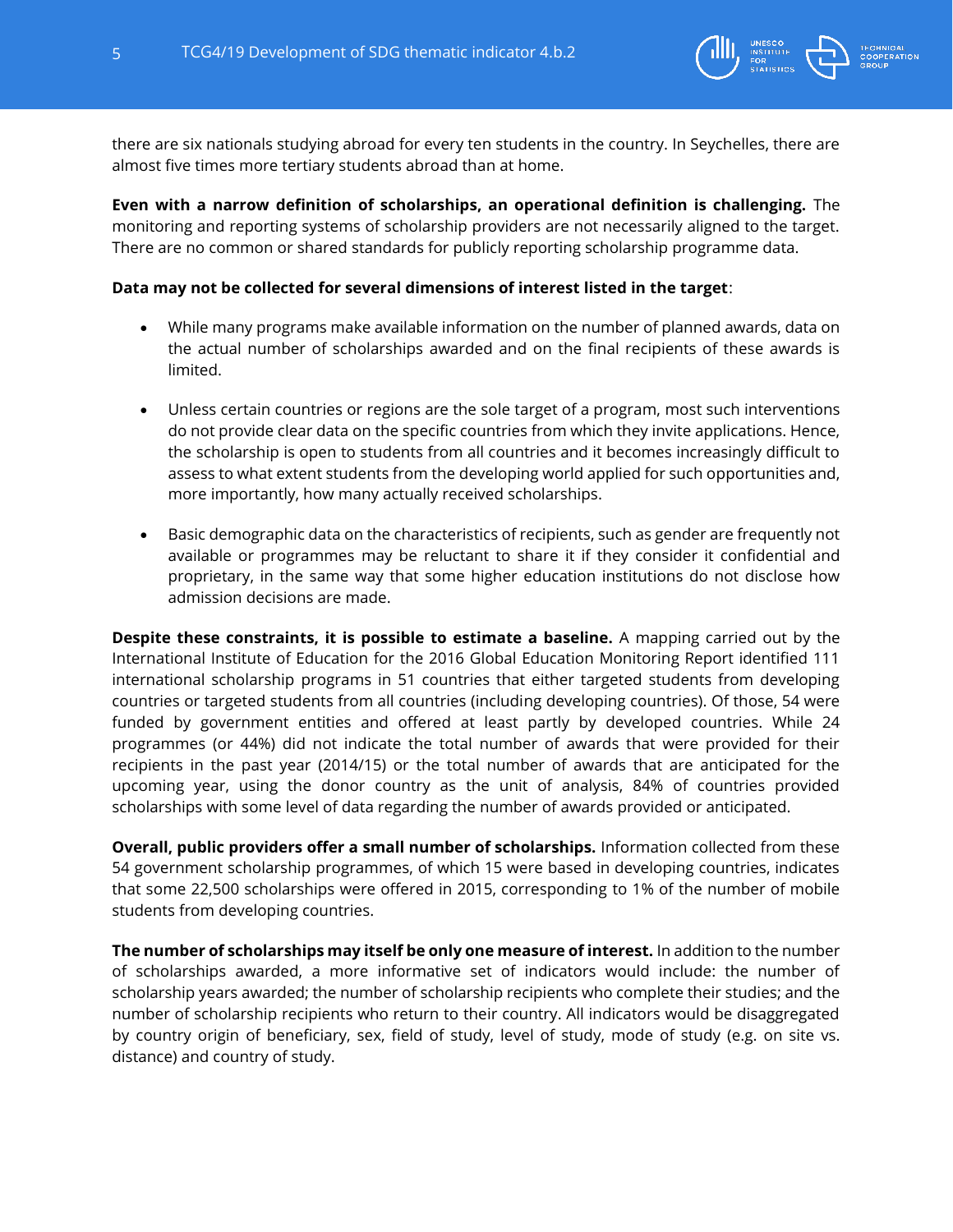

## **The way forward**

**More research is needed into the characteristics of scholarship providers' monitoring and reporting systems.** A pilot study carried out by the International Institute of Education for the 2017/8 Global Education Monitoring Report evaluated how data are collected by three scholarship management agencies, three scholarship programmes and one funding organization in Australia, Canada, France, Germany and the United Kingdom, offering about 9,600 grants per year through 17 programmes. Not all of those would count toward target 4.b, as some provide scholarships to a mix of students from developed and developing countries and current reports do not separate out the data by the country of the recipient.

**The evidence suggests that the key data tends to be available, even if not currently reported in a way that helps monitor target 4.b**. All programmes reviewed collected data on recipients' countries. Most agencies also collected other relevant student information, including sex, field of study or receiving institution. Field of study data provide information on students studying 'information and communications technology, technical, engineering and scientific programmes', as specified in the target formulation. In other words, it is possible to develop a direct measure of the number of scholarships for target 4.b. However, this will require a global endeavour to standardize data points, build capacity and facilitate collaboration among data managers.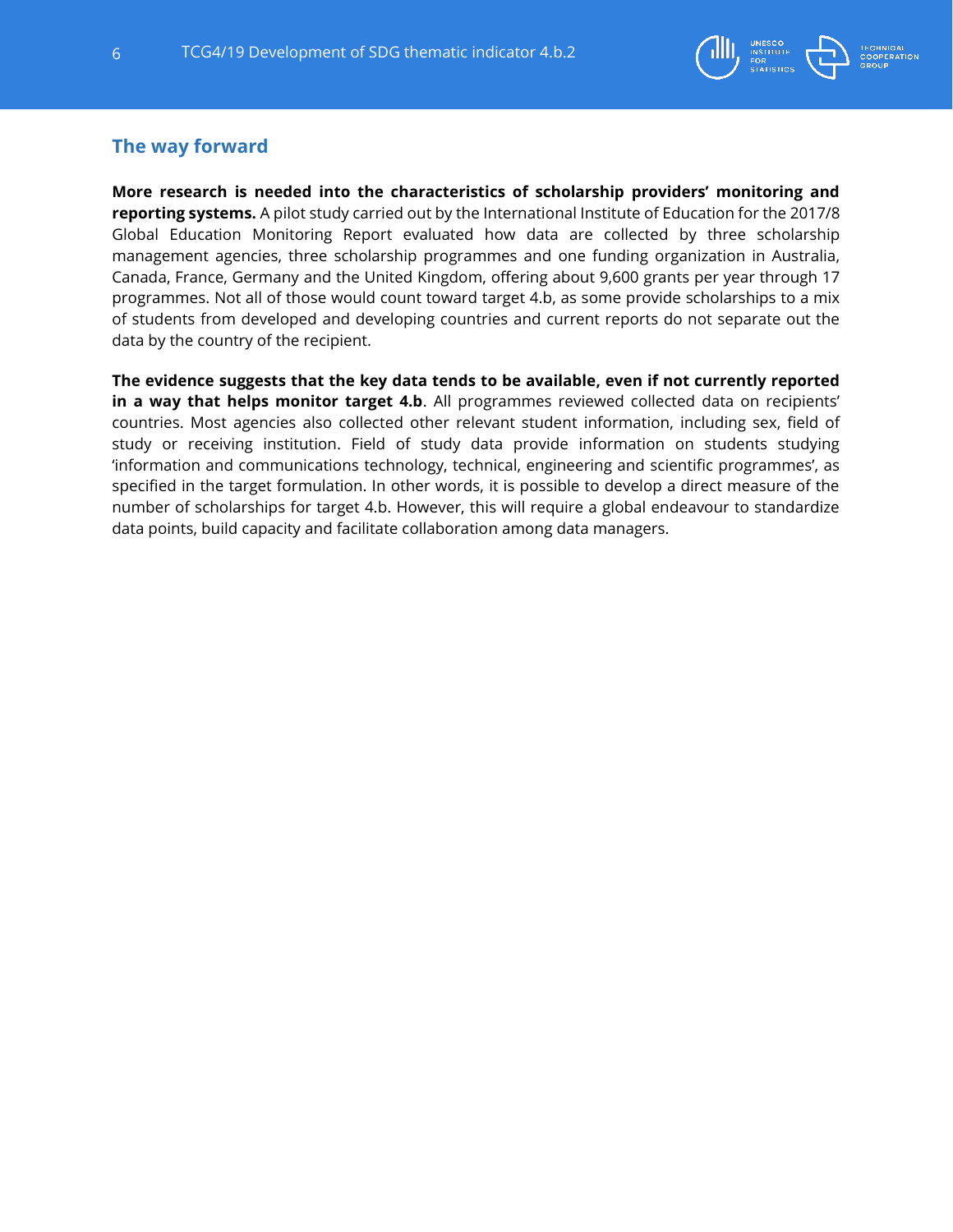

#### **Information collected on scholarship recipients by selected agencies, funders and programmes in five high income countries**

| <i>.</i>                                  | <b>Australia</b><br>Agency<br><b>DET</b> | <b>France</b><br>Agency<br>Campus<br><b>France</b> | Germany<br>Agency<br><b>DAAD</b> | Germany<br>Funder<br><b>BMZ</b> | Canada<br>Programme<br><b>PCBF</b> | Canada<br>Programme<br><b>ALT</b> | <b>UK</b><br>Programme<br>Chevening |
|-------------------------------------------|------------------------------------------|----------------------------------------------------|----------------------------------|---------------------------------|------------------------------------|-----------------------------------|-------------------------------------|
| Sociodemographic characteristics          |                                          |                                                    |                                  |                                 |                                    |                                   |                                     |
| Gender                                    | X                                        | X                                                  | X                                | X                               | X                                  | X                                 | X                                   |
| Race                                      |                                          |                                                    |                                  |                                 |                                    |                                   |                                     |
| Age                                       | $\mathsf{X}$                             | $\times$                                           | X                                |                                 | $\times$                           | X                                 |                                     |
| Health status on entry                    |                                          |                                                    |                                  |                                 |                                    |                                   | $\times$                            |
| Origin                                    |                                          |                                                    |                                  |                                 |                                    |                                   |                                     |
| Country of origin                         | $\mathsf{X}$                             | X                                                  | $\times$                         | X                               | $\times$                           | X                                 | X                                   |
| <b>Destination</b>                        |                                          |                                                    |                                  |                                 |                                    |                                   |                                     |
| Country                                   | $\sf X$                                  | $\mathsf{X}% _{0}$                                 | $\sf X$                          | $\mathsf{X}$                    | $\times$                           |                                   |                                     |
| State/province                            | X                                        | Χ                                                  | $\sf X$                          |                                 |                                    | $\mathsf X$                       |                                     |
| Institution/school                        | $\sf X$                                  | Χ                                                  | $\sf X$                          | X                               |                                    | $\mathsf X$                       | X                                   |
| Programme                                 |                                          |                                                    |                                  |                                 |                                    |                                   |                                     |
| Type of education (e.g. higher)           | $\sf X$                                  | $\mathsf X$                                        | $\sf X$                          | $\mathsf X$                     | $\times$                           |                                   |                                     |
| Field of education (e.g.<br>engineering)  | X                                        | $\mathsf{X}% _{0}$                                 | $\sf X$                          | $\mathsf{X}% _{0}$              |                                    | $\mathsf{X}% _{0}$                | $\times$                            |
| Level of study (e.g. bachelor,<br>master) | $\mathsf{X}$                             | $\sf X$                                            | $\times$                         | $\sf X$                         | $\sf X$                            | $\mathsf{X}$                      |                                     |
| Learning arrangements (e.g.<br>remote)    | $\mathsf{X}$                             | $\mathsf{X}% _{0}$                                 |                                  |                                 |                                    |                                   |                                     |
| Scholarship                               |                                          |                                                    |                                  |                                 |                                    |                                   |                                     |
| Type (e.g. grant)                         | $\sf X$                                  | $\mathsf{X}% _{0}$                                 | $\sf X$                          | $\mathsf X$                     |                                    |                                   | X                                   |
| Source of funding (e.g. public)           | $\mathsf{X}$                             | $\mathsf X$                                        | $\sf X$                          | $\mathsf{X}% _{0}$              |                                    |                                   |                                     |
| Coverage (e.g. full vs partial)           |                                          |                                                    | X                                | X                               |                                    |                                   |                                     |
| Year of disbursement                      | $\mathsf{X}$                             | $\mathsf X$                                        | $\sf X$                          | $\mathsf X$                     |                                    |                                   |                                     |
| Length/duration of the<br>scholarship     |                                          |                                                    |                                  |                                 | X                                  |                                   |                                     |

*Notes:* ALT = African Leaders of Tomorrow; BMZ = Bundesministerium für wirtschaftliche Zusammenarbeit (Federal Ministry for Economic Cooperation and Development); DAAD = Deutscher Akademischer Austauschdienst (German Academic Exchange Service); DET = Department of Education and Training; PCBF = Programme canadien de bourses de la Francophonie (Canadian Francophonie Scholarship Program).

#### **Some data collection options may not be recommended.** For example:

- While governments of developing countries could monitor and report the number of their tertiary-level students receiving scholarships from domestic or external sources, this miss individuals not enrolled in their home country who receive scholarships to pursue full degrees overseas.
- Higher education institutions in developed countries could be engaged by their supervising authority to gather and report data on foreign students as to whether they use scholarship funds. For example, in the United States, the Department of Education Integrated Postsecondary Education Data System could require all accredited institutions to report the